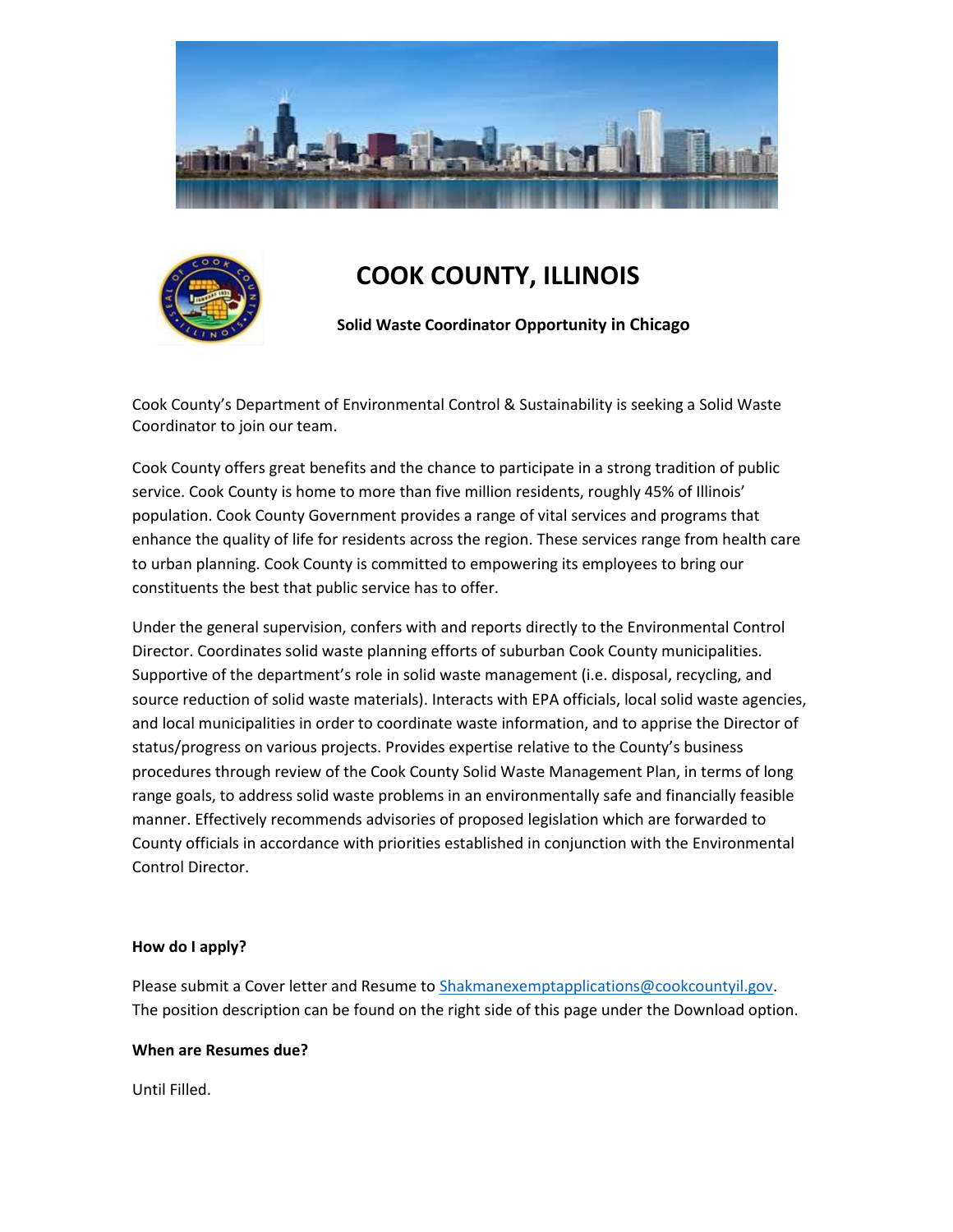## **SNAPSHOT OF COOK COUNTY:**

- Cook County employs over 22,000 employees who work in a variety of skilled jobs and trades.
- Health Care Cook County established the nation's first blood bank in 1937. Cook County Hospital was the first to have a dedicated unit for trauma services. Today our healthcare system treats more cancer patients than any other provider in the metropolitan area.
- Technology Cook County's Bureau of Technology provides technology support to Cook County offices and employees, with its wide area network providing service to more than 120 municipalities.
- Courts Cook County oversees one of the nation's largest unified criminal and civil justice system and administers the largest single jail site in the country.
- Highway Cook County maintains almost 600 miles of roads and highways.
- Land Cook County assesses the value of more than 1.5 million parcels of taxable land and collects and distributes tax funds as a service for local government taxing bodies.
- Safety Cook County provides vital services to local government, from conducting elections in suburban areas to offering 911 services in unincorporated areas and municipalities.

## **Location:**

Located in the Loop District of downtown Chicago, one of the most formidable business districts in the world, the area has an astounding number of cultural foundations, stunning parks such as Millennial Park and Maggie Daley Park, steps away from the Chicago Riverwalk, award-winning restaurants and plenty of shopping!

In addition, Chicago is serviced by multiple bus and train lines for public transportation from the suburbs to the city, taxis are plentiful, public parking garages for motorist, and bicycle share rentals and local bike lanes for bicyclist.

## **Benefits:**

Cook County employees have access to a variety of benefits, including:

- Medical and Pharmacy Plans
- Dental Plans
- Vision Plan
- Flexible Spending Accounts Health Care and Dependent Care
- Life Insurance Group Term and Supplemental Life
- Commuter Benefits
- Pre-paid Legal Services
- Retirement Benefits

#### **Post Offer testing:**

**This position requires successful completion of post-offer tests, which may include a background check, drug screen and medical examination.**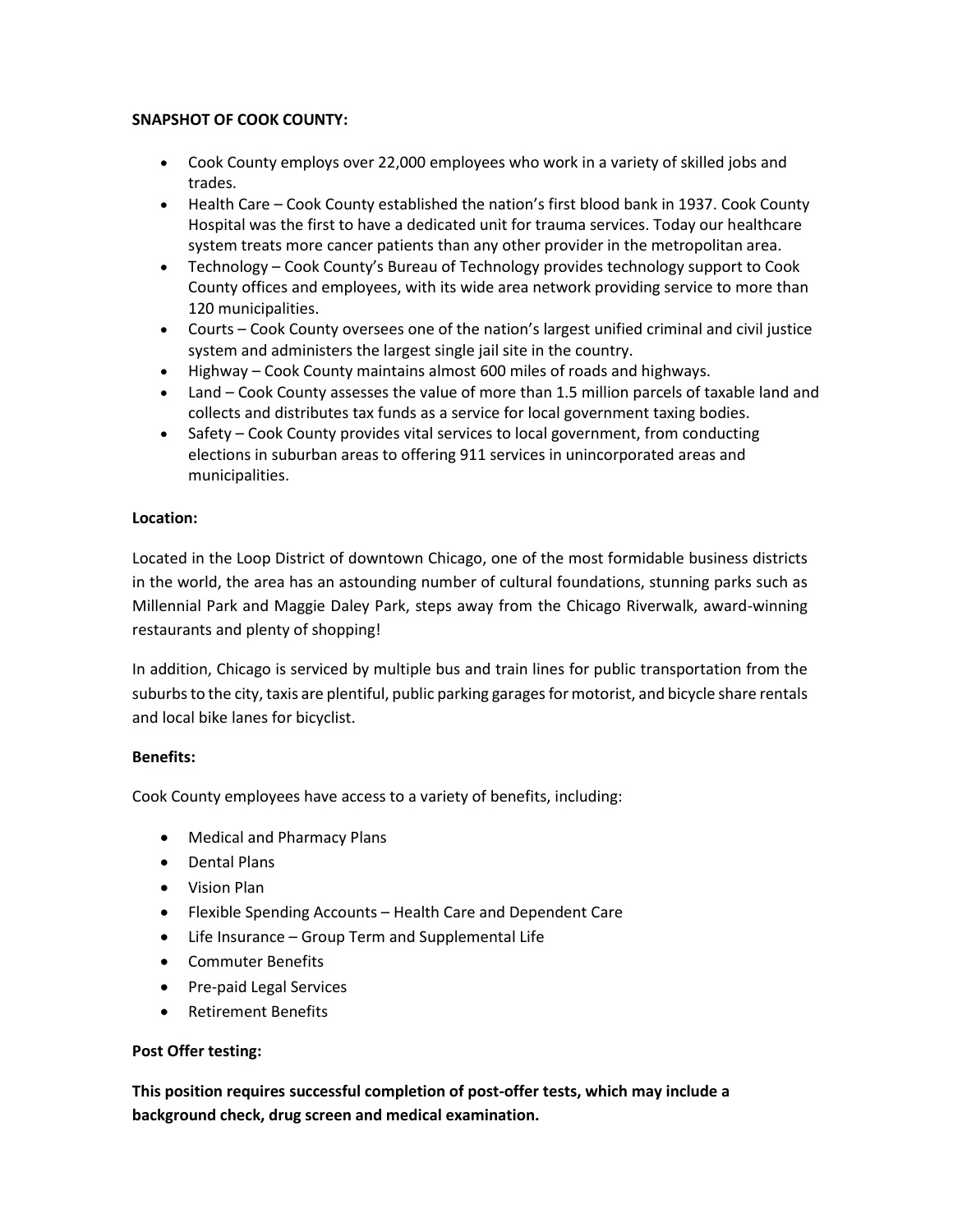PURSUANT TO EXECUTIVE ORDER 2021-1 AND COOK COUNTY'S MANDATORY COVID-19 VACCINATION POLICY, THE SELECTED CANDIDATE WILL BE REQUIRED TO EITHER **SUBMIT PROOF OF FULL VACCINATION OR A REQUEST FOR REASONABLE ACCOMMODATION PRIOR TO THE START OF EMPLOYMENT.** PLEASE CLICK THE FOLLOWING HYPERLINKS FOR THE FULL TEXT OF EXECUTIVE ORDER 2021-1 AND THE COOK COUNTY MANDATORY COVID-19 VACCINATION POLICY.

## [EXECUTIVE ORDER 2021-1](https://www.cookcountyil.gov/agency/office-president)

Pursuant to the Shakman Consent Decree, Supplemental Relief Order and the Cook County PersonnelRules, this position is exempt from the County's career service rules, is at-will and political reasons orfactors may be considered when taking any employment action. As an employee in a Shakman exemptposition, if you do not currently live in Cook County, you will have six (6) months from date of hire toestablish actual residency within Cook County.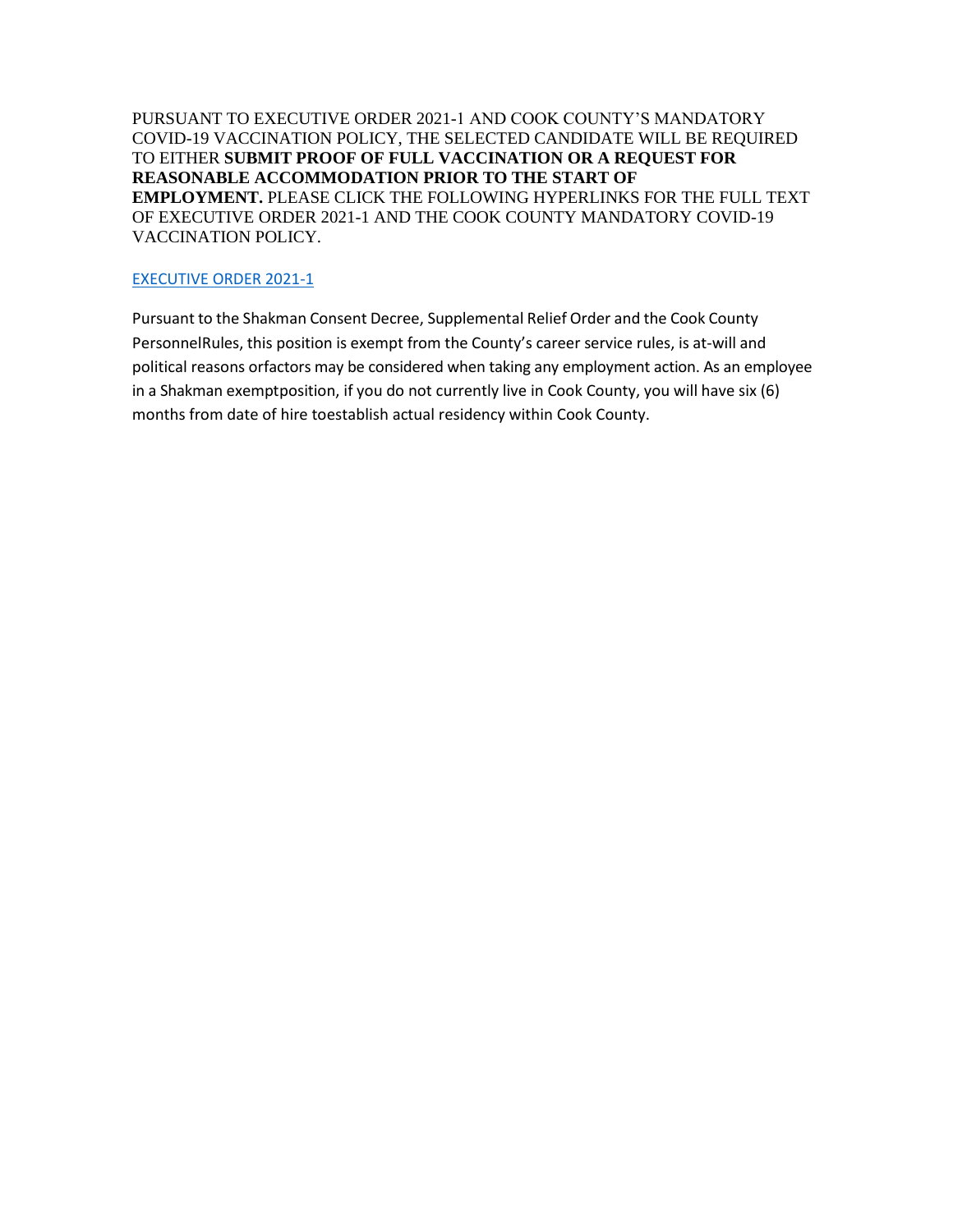# **COUNTY OF COOK**



## **Bureau of Human Resources**

118 N. Clark Street, Room 840 Chicago IL 60602

| Job Code:            | 2227                                   |
|----------------------|----------------------------------------|
| Job Title:           | Solid Waste Coordinator                |
| <b>Salary Grade:</b> | 21                                     |
| Bureau:              | Administration                         |
| Department:          | Environmental Control & Sustainability |
| Dept. Budget No.     | 161                                    |
| Position I.D.        | 9502177                                |
| Shakman Exempt       |                                        |

## **Characteristics of the Position**

## **General Overview**

Under the general supervision, confers with and reports directly to the Environmental Control Director. Coordinates solid waste planning efforts of suburban Cook County municipalities. Supportive of the department's role in solid waste management (i.e. disposal, recycling, and source reduction of solid waste materials). Interacts with EPA officials, local solid waste agencies, and local municipalities in order to coordinate waste information, and to apprise the Director of status/progress on various projects. Provides expertise relative to the County's business procedures through review of the Cook County Solid Waste Management Plan, in terms of long range goals, to address solid waste problems in an environmentally safe and financially feasible manner. Effectively recommends advisories of proposed legislation which are forwarded to County officials in accordance with priorities established in conjunction with the Environmental Control Director.

## **Key Responsibilities and Duties**

Coordinates implementation of the Cook County Solid Waste Management Plan for suburban municipalities located within the County of Cook.

Represents the Department at public hearings in matters related to solid waste.

Liaison with EPA officials, local municipal officials, and local solid waste agencies in regards to solid waste matters.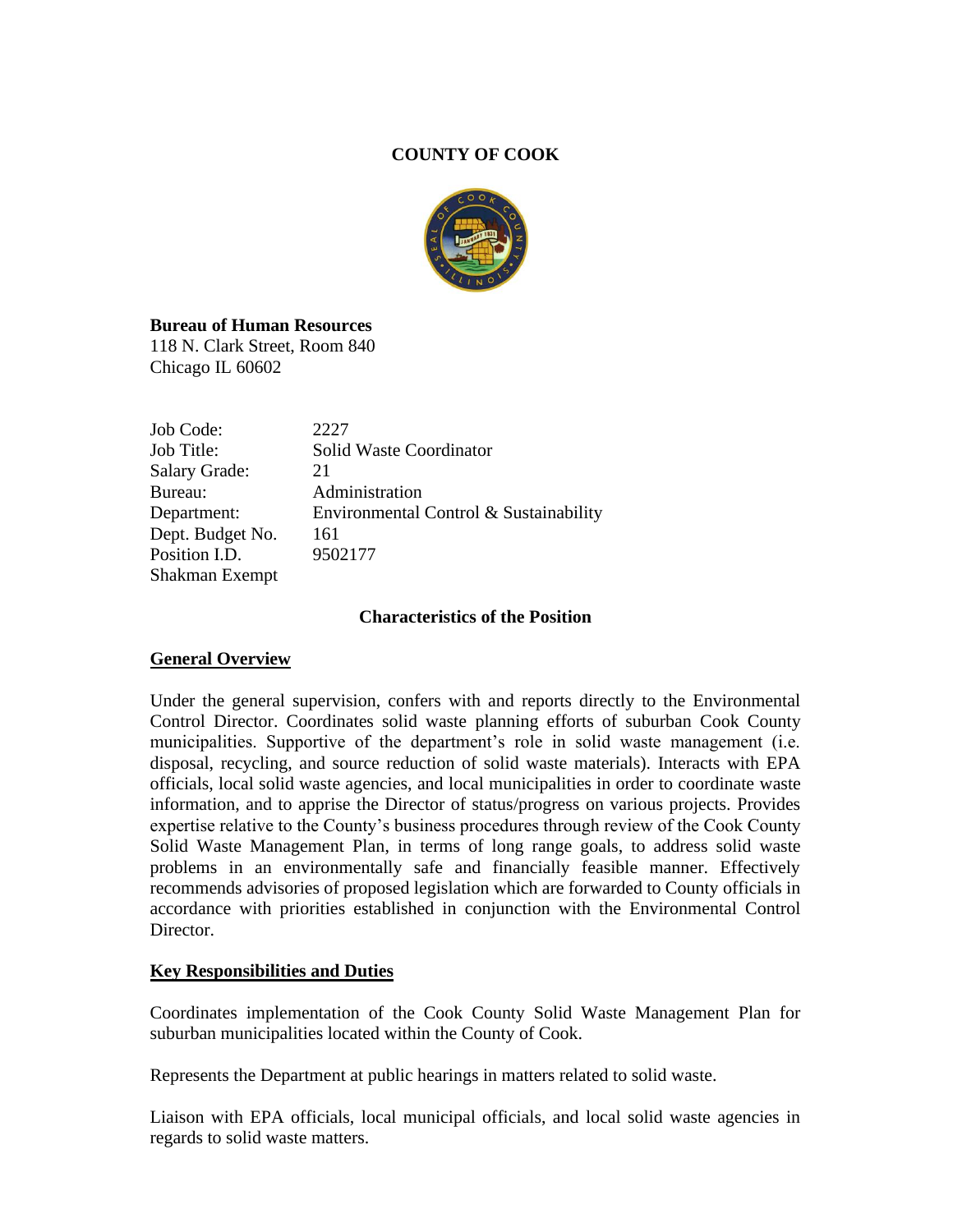Reviews proposed solid waste legislation and prepares advisories which are forwarded to appropriate County officials.

Assigns workloads, per permit applications filed or complaints received, to environmental control inspection personnel; monitors their work activities as to collection of material samples and to completeness of supportive inspection documentation relative to environmental pollution.

Conducts investigatory environmental pollution inspections in the field, wherein previous environmental inspections reported non-abatement of asbestos emissions or dust emissions, to assure compliance to the rules and regulations of the Department of Environmental Control and in conjunction with State and Federal environmental protection laws.

Trains new environmental control inspection personnel in regards to the policies and procedures of the department.

Responds to a 24 hour call back respective to all disasters and hazardous material incidents.

Represents the Cook County Department of Environmental Control in matters related to asbestos containing material removal, demolition of structures, and hazardous material; provides assistance to the general public pertaining to the aforementioned.

Maintains liaison with the Illinois Environmental Protection Agency, U.S. Environmental Protection Agency, and other agencies and local organizations relevant to asbestos containing material, demolition of structures, and hazardous materials; attends scheduled meetings with said agencies respective to the denoted subject matter.

#### **Knowledge, Skills and Abilities**

Considerable knowledge of the rules and regulations of the Environmental Control Ordinance of Cook County respective to asbestos containing removal, demolition of structures and hazardous material.

Knowledge of State and Federal environmental protection laws as related to air pollution.

Skill in sampling procedures and use of portable equipment utilized in environmental pollution control.

Skill in communicating both verbally and in writing with the general public respective to mandates of environmental protection laws.

Skill in preparing comprehensive written reports relative to investigatory environmental pollution inspections.

Ability to supervisor and coordinate work activities of the assigned personnel to carry out the objectives and goals of the department.

Ability to train staff members in the policies and procedures of the department.

This position requires various types of physical exertion, including but not limited to lifting, pulling, pushing, climbing, and moving objects of moderate to heavy weight.